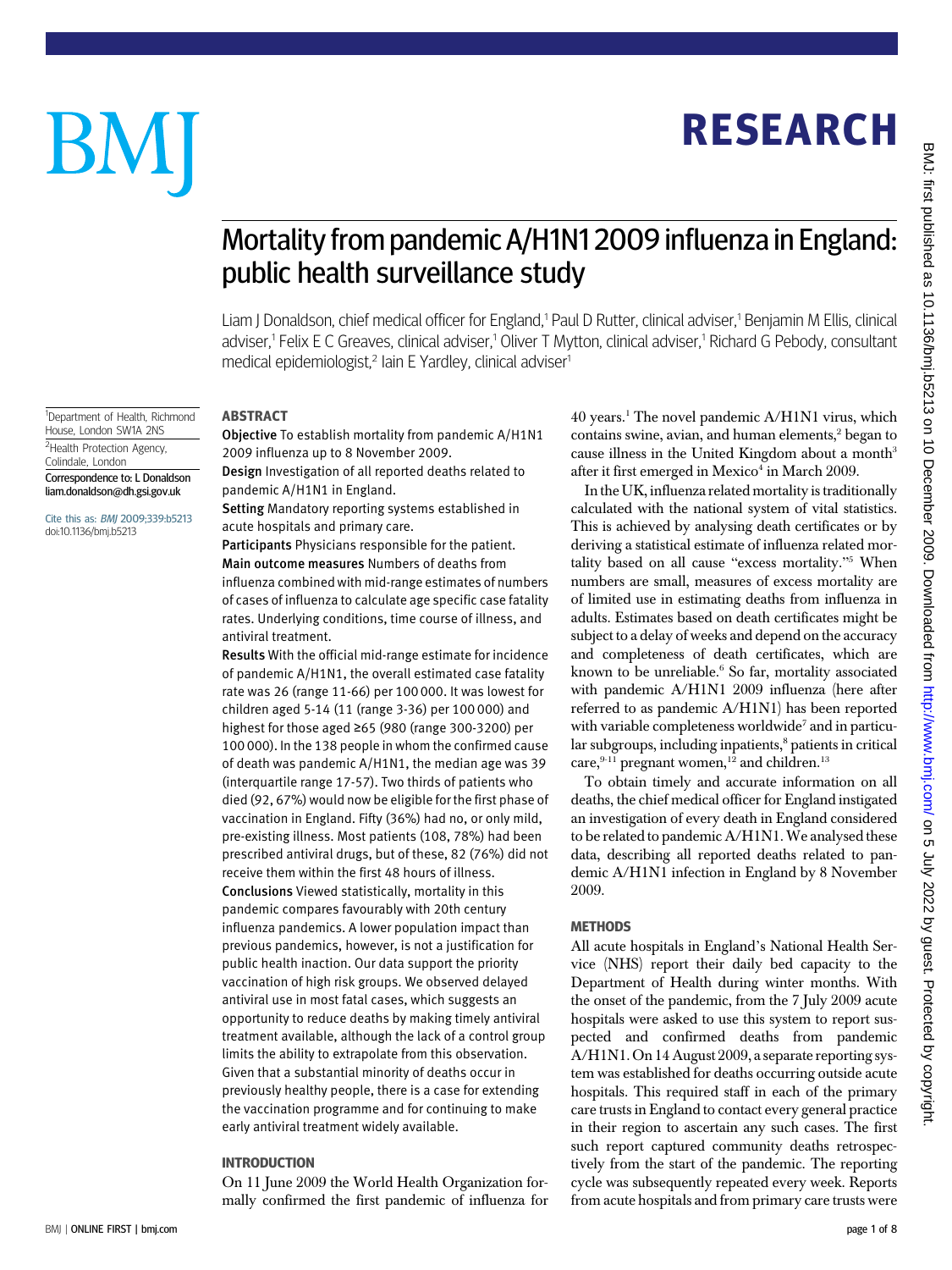mandatory. If no deaths had occurred, a nil report was made. Deaths in acute hospitals before 7 July 2009 were ascertained through the Health Protection Agency's flu reference centres and cross checked with records held by the directors of public health in each English health region.

Six physicians working for the chief medical officer received the reports of deaths suspected to be related to pandemic A/H1N1. They made direct contact with the responsible senior physician in the organisation reporting a death. They collected a standard information set from this physician (box). The American Society of Anesthesiologists (ASA) scale was used to describe the patient's general health before the onset of influenza.<sup>14</sup>

A confirmed death was defined as related to pandemic A/H1N1 if either or both of the following criteria were met: pandemic A/H1N1 infection recorded on any part of a patient's death certificate (or synonym, such as "swine flu," "H1N1 pneumonia," "H1N1 virus," or other phrase clearly referring to pandemic A/H1N1 in the clinical circumstances) or pandemic A/H1N1 infection confirmed by laboratory testing, either before or after death.

While the number of cases of pandemic A/H1N1 in England was small, the Health Protection Agency ascertained numbers from laboratory testing of all known suspected cases. On 15 July, the agency started weekly estimation of incident case numbers using two primary care surveillance networks.<sup>15</sup> Estimates date back to 2 June 2009. Before this there were 225 confirmed cases in England.<sup>16</sup> Consultation rates for influenza-like illness were recorded by the QSurveillance National Surveillance System. This captures electronic clinical record data for about 20 million patients in England registered with a general practitioner.17 The Royal College of General Practitioners and Health Protection Agency's regional microbiology network sentinel surveillance scheme estimated positivity rates of pandemic A/H1N1 based on laboratory testing of a sample of patients with influenza-like illness, by region and by age group. To estimate case numbers for the whole of England, rates were multipled by consultation rates for influenza-like illness and scaled up with the most recent population estimates from the Office

| Data collected for every reported death                                                                                      |
|------------------------------------------------------------------------------------------------------------------------------|
| Unique patient identifier (NHS number or hospital number)                                                                    |
| Hospital or primary care trust                                                                                               |
| Demographics (age/sex)                                                                                                       |
| Results of microbiological tests for pandemic A/H1N1                                                                         |
| Cause of death reported on death certificate                                                                                 |
| Time course of illness (date of symptom onset, hospital admission, intensive care<br>admission, start of of antiviral drugs) |
| Pre-morbid health status (ASA grade)                                                                                         |
| Underlying medical conditions listed by organ system                                                                         |
| Malignancy, immunosuppresion, and pregnancy (directly sought risk factors)                                                   |

for National Statistics. The estimate was further scaled up to account for the proportion of individuals with symptomatic pandemic A/H1N1 who did not consult their general practitioner. This proportion was taken to be 50-80%.

On 23 July 2009, the National Pandemic Flu Service (NPFS) was activated in England. This is a telephone and internet based service. It provides treatment advice with a standardised algorithm, and, when appropriate, authorises individuals to obtain antiviral drugs from a local collection point. The Health Protection Agency's method of estimation therefore changed from this date. The number of individuals authorised by the flu service to collect antiviral drugs was multiplied by positivity rates of pandemic A/H1N1 derived from a sample of these individuals. This provided an estimated number of true positive cases. This weekly estimate was added to the weekly estimate derived from primary care surveillance. The two were scaled up to account for those individuals with symptomatic infection who neither consulted their general practitioner nor used the flu service. This proportion was estimated at 30-70%. Hence, age specific estimates of the total number of incident symptomatic cases in the population were made on a weekly basis.

We used the estimates of case numbers and the demographic information gathered about deaths to calculate age specific case fatality rates. To account for the lag between onset of symptoms and death,<sup>18</sup> we used the cumulative number of cases until the date two weeks before 8 November 2009. Two weeks is the approximate time period observed between onset of symptoms and death. Sensitivity analyses were performed to test the impact of censoring at one week and four weeks.

The Health Protection Agency's upper and lower estimates for the cumulative number of cases by age were used to calculate lower and upper estimates for the case fatality rates. A 95% confidence interval was calculated around these estimates to account for the uncertainty around the observed number of deaths.<sup>19</sup> The case fatality ranges we have presented refer to the upper 95% confidence limit of the upper estimate of the case fatality rate and the lower 95% confidence limit of the lower estimate of the case fatality rate. We used mid-range population estimates for England from the Office for National Statistics<sup>20</sup> to calculate the cumulative incidence of cases and the population risk of death.

We determined whether the dead patient would have been eligible for the current (phase 1) vaccination programme in England based on their age and underlying conditions.<sup>2122</sup> The Department of Health has estimated that 9.31 million people in England are eligible. We estimated the length of stay in hospital and intensive care units by subtracting the date of admission to hospital or intensive care from the date of death.

In England all deaths are recorded on a standard death certificate, which distinguishes between direct causality and contributory factors. Part I of the certificate records diseases or conditions directly leading to death in a causal chain with up to three elements, where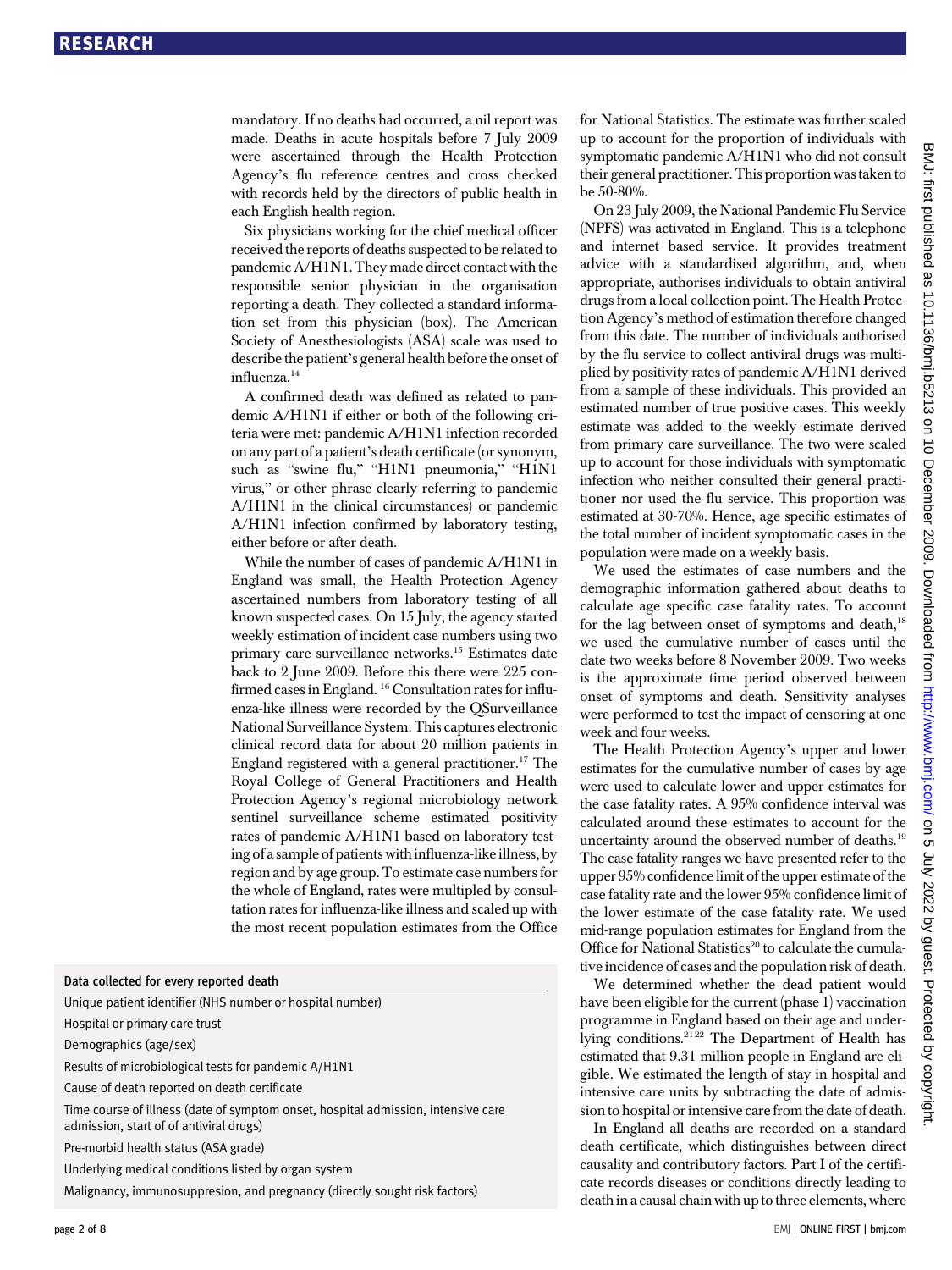

Fig 1 | Weekly estimated incidence of pandemic A/H1N1 cases (mid-range estimates) and confirmed deaths in England (source: Health Protection Agency)

1a is the disease or condition directly leading to death, 1b is a disease or condition leading to 1a, and 1c is a disease or condition leading to 1b. Part II records other relevant conditions contributing to the death but not related to the disease or condition causing it. Death certificates were also analysed according to the methods of ICD-10 (international classification of diseases, 10th revision), $23$  used nationally and internationally to produce national mortality statistics.<sup>24</sup>This determines an "underlying cause of death" from the causal chain and contributing conditions reported on the death certificate.

Initial reports of 208 deaths between 1 June and 8 November 2009 were received. Of these, 138 met the case definition as being related to pandemic A/H1N1. The others were excluded from analysis because the initial clinical suspicion was not borne out by investigation and hence the case definition was not met (n=56) or because they did not yet fulfil the case definition but death certification or results of postmortem tests were outstanding (n=14).

An estimated 540 000 people (range 240 000- 1 100 000) in England had symptomatic pandemic A/H1N1 infection in the study period. With this denominator, the case fatality rate was 26 (11-66) deaths per 100 000 cases. On a general population basis over the same period, there were 1100 (4002200) cases per 100 000 people and 2.7 (95% confidence interval 2.2 to 3.2) deaths per million (table 1). Fig 1 shows the number of deaths occurring in each week and the mid-point estimate of case numbers. The time distribution of cases follows a classic epidemic curve, with a peak in July, and a second wave in October and November. The time distribution of deaths is similar, with deaths in the first wave peaking two to three weeks after the peak of cases.

A sensitivity analysis censoring cases one week before death yielded a similar case fatality rate of 22 (range 9-56) deaths per 100 000 cases. Censoring at four weeks yielded a case fatality rate of 34 (14-90) deaths per 100 000. If we included all the 14 deaths currently under investigation, censoring at two weeks, the case fatality would rise to 28 (12-72).

#### Demographic and clinical characteristics

Patients who died ranged in age from 0 to 88 (median 39, interquartile range 17-57). Case fatality rates varied between age groups (table 1). The  $\geq 65$  age group had the lowest estimated incidence rate but the highest case fatality rate. Conversely, those aged 5-14 and 15-24 had the highest estimated incidence rates and the lowest estimated case fatality rates. There was no significant difference in the risk of death between males (3.0 deaths per million) and females (2.4 deaths per million)  $(Pearson \chi^2=1.7, df=1, P=0.22).$ 

Before contracting pandemic A/H1NI, over a third of those who died were either previously healthy (ASA grade one, 19%, 26/138) or had mild systemic disease that did not limit their activity (ASA grade two, 17%, 24/138). Two thirds had severe (ASA grade three, 33%, 46/138) or incapacitating (ASA grade four, 30%, 42/138) underlying systemic disease. Patients at the extremes of age  $\leq 5$  and  $\geq 65$  had poorer pre-morbid health as assessed by ASA grade (fig 2).

Patients who died had a median of two long term conditions or risk factors (26 had no risk factors or long term conditions, 32 had one, 34 had two, 31 had three, 7 had four, 4 had five, 2 had six, and 2 had seven). Chronic respiratory disease and neurodevelopmental disorders were the most commonly reported long term conditions (table 2). The median age of patients was 8 (interquartile range 2-19, n=25) in those with a

|  |  |  |  |  |  | Table 1  Age specific indices of incidence of and mortality from pandemic A/H1N1 in 2009. All population and case estimates rounded to nearest 1000 |  |  |
|--|--|--|--|--|--|-----------------------------------------------------------------------------------------------------------------------------------------------------|--|--|
|  |  |  |  |  |  |                                                                                                                                                     |  |  |

|                      |                        | Cases (estimated)  |                                                  |              |      | No of deaths |                                                           |                                                                               |
|----------------------|------------------------|--------------------|--------------------------------------------------|--------------|------|--------------|-----------------------------------------------------------|-------------------------------------------------------------------------------|
| Age group<br>(years) | Population*<br>(1000s) | No (range) (1000s) | Cumulative<br>incidence per<br>100000 population | <b>Total</b> | Male | Female       | Case fatality rate<br>deaths per 100 000<br>cases (range) | Population risk of death<br>deaths per 1 000 000<br>population (exact 95% CI) |
| ‹1                   | 641                    | $7(3-13)$          | 1000                                             | 2            |      |              | $30(2-260)$                                               | 3.1(0.3 to 11.3)                                                              |
| $1 - 4$              | 2398                   | $26(12-53)$        | 1100                                             |              | 3    | 4            | $27(3-120)$                                               | $2.9(1.1 \text{ to } 6.1)$                                                    |
| $5 - 14$             | 5961                   | 187 (86-381)       | 3100                                             | 20           |      | 13           | $11(3-36)$                                                | $3.4$ (2.0 to 5.2)                                                            |
| $15 - 24$            | 6812                   | 144 (67-297)       | 2100                                             | 17           | 8    | 9            | $12(3-40)$                                                | $2.5(1.4 \text{ to } 4.0)$                                                    |
| 25-44                | 14 4 6 0               | 125 (58-297)       | 850                                              | 37           | 21   | 16           | 30 (10-88)                                                | $2.6$ (1.8 to 3.5)                                                            |
| 45-64                | 12 6 6 1               | 45 (21-92)         | 350                                              | 29           | 21   | 8            | 65 (21-200)                                               | $2.3(1.5 \text{ to } 3.3)$                                                    |
| $\geq 65$            | 8159                   | $3(1-5)$           | 30                                               | 26           | 14   | 12           | 980 (300-3200)                                            | $3.2$ (2.0 to 4.7)                                                            |
| All ages             | 51 092                 | 536 (247-1097)     | 1100                                             | 138          | 75   | 63           | $26(11-66)$                                               | $2.7(2.2 \text{ to } 3.2)$                                                    |

\*From Office for National Statistics mid-population estimates 2007.

BMJ: first published as 10.1136/bmj.b5213 on 10 December 2009. Downloaded from the://www.bmj.com/ BMJ on 213 on July 2022 or Subished by copyright.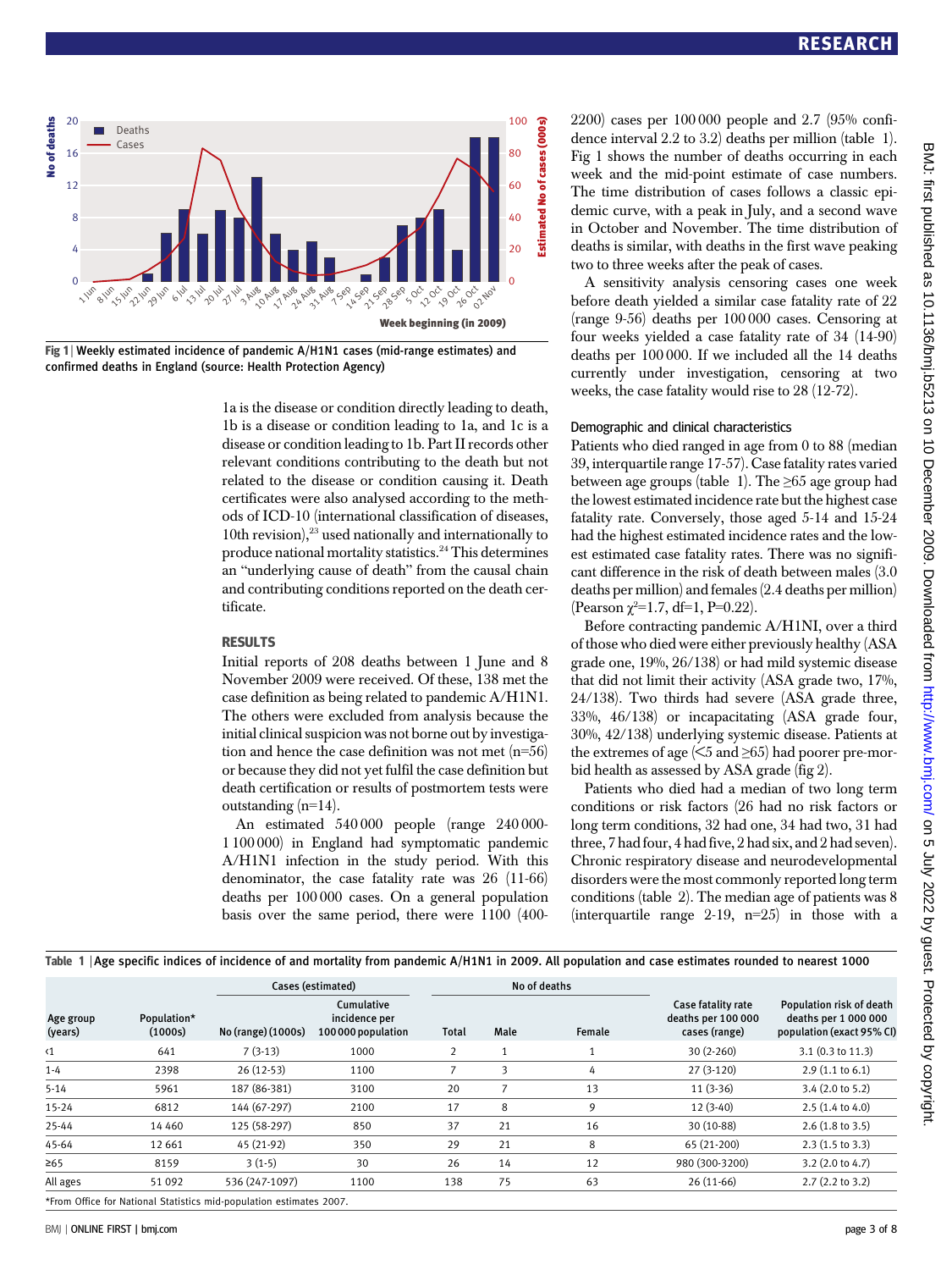neurodevelopmental disorder, 30.5 (20-47, n=15) in those with asthma, and  $64$  (48-74, n=13) in those with COPD (chronic obstructive pulmonary disease). Of all those who died, 67% (92/138) fell into one of the risk categories eligible for the first phase of vaccination in England. The population risk of death for those falling into a vaccination group (9.9 per million people) was nine times that for those not in an at risk group (1.1 per million people,  $\mathrm{Pearson}\chi^2\!\!=\!\!217,\mathrm{df}\!\!=\!\!1,\mathrm{P}\!\!\!<\!\!0.001$ ). Those who were aged ≥65 were more likely to fall into a priority group for vaccination than those outside this age group (24/26 v 68/112, P=0.002, Fisher's exact test).

### Time course of illness and treatment

In patients for whom a date of onset of symptoms was stated, death occurred a median of 12 days (interquartile range 5-19 days, n=114) after influenza-like symptoms began. A total of 125 patients were admitted to hospital, including one patient discharged who subsequently died in the community. A further four patients died in the ambulance or on arrival at hospital. The remainder (n=9) died in the community, having been solely cared for in the community.

In those admitted to hospital with pandemic A/H1N1, symptoms started a median of three days before admission (1-5 days, n=111). Two patients developed influenza-like symptoms while already in hospital. The date of onset of symptoms was missing or unclear for 12 patients admitted to hospital. After the exclusion of four patients (two with hospital acquired influenza, one discharged before death, and one with date of admission missing), patients spent a median of eight days in hospital (3-14 days, n=121). Most patients admitted to hospital (82%, 103/125), were treated in an intensive care unit at some stage, dying a median of six days (2-14 days, n=103) after admission to the unit.

## Use of antiviral drugs

Of those who died, 78% (108/138) were prescribed antiviral drugs. In the 94 for whom a date of symptoms was reported, patients started taking the drugs a

#### ASA grade



Fig 2 <sup>|</sup> Age and pre-morbid health of patients who died from causes related to pandemic A/H1N1

median of five days after symptoms began (interquartile range 2-8 days). Of those admitted to hospital, 9% (11/125) had started taking antiviral drugs before

Table 2 <sup>|</sup> History of long term conditions and other risk factors among those dying from pandemic A/H1N1. Numbers in parentheses indicate number with single long term condition or risk factor

|                                     | No of patients |
|-------------------------------------|----------------|
| Respiratory:                        |                |
| Asthma                              | 15(3)          |
| COPD                                | 13(1)          |
| Scoliosis                           | 6(0)           |
| Restrictive disease                 | 5(0)           |
| <b>Bronchiectasis</b>               | 4 (0)          |
| Tracheostomy                        | 2(0)           |
| Other                               | 6(0)           |
| Cardiac:                            |                |
| Hypertension                        | 13(2)          |
| Ischaemic cardiovascular disease    | 6(1)           |
| <b>Heart failure</b>                | 9 (1)          |
| Other                               | 6(0)           |
| Endocrine:                          |                |
| Diabetes mellitus                   | 9 (0)          |
| Obesity                             | 11(2)          |
| Hypothyroidism                      | 5(0)           |
| Haematological:                     |                |
| Leukaemia                           | 6(3)           |
| Other haematological malignancy     |                |
| Anaemia                             | 6(1)           |
| Other                               | 2(0)           |
| Non-haematological malignancy       | 5(1)           |
| Pregnancy                           | 5(3)           |
| Neurological:                       |                |
| Cerebral palsy                      | 8 (4)          |
| Other neurodevelopmental disorder   | 17(2)          |
| Epilepsy                            | 4 (0)          |
| Stroke                              | 3(0)           |
| Dementia                            | 3(0)           |
| Spinal muscular atrophy             | 3(1)           |
| Quadriplegia                        | 2(0)           |
| Other                               | 4 (0)          |
| Gastrointestinal:                   |                |
| Chronic liver disease               | 8 (4)          |
| Percutaneous endoscopic gastrostomy | 8(1)           |
| Malnutrition                        | 3(0)           |
| Ulcerative colitis                  | 1(0)           |
| Other                               | 8 (0)          |
| Renal:                              |                |
| Chronic kidney disease              | 13 (0)         |
| Other                               | 3(0)           |
| Rheumatological:                    |                |
| Inflammatory disorders              | 7 (0)          |
| Metabolic bone disease              | 2(0)           |
| Immunosuppression:                  |                |
| Drugs                               | 19(2)          |
| HIV/AIDS                            | 1(0)           |
|                                     |                |

COPD=chronic obstructive pulmonary disease.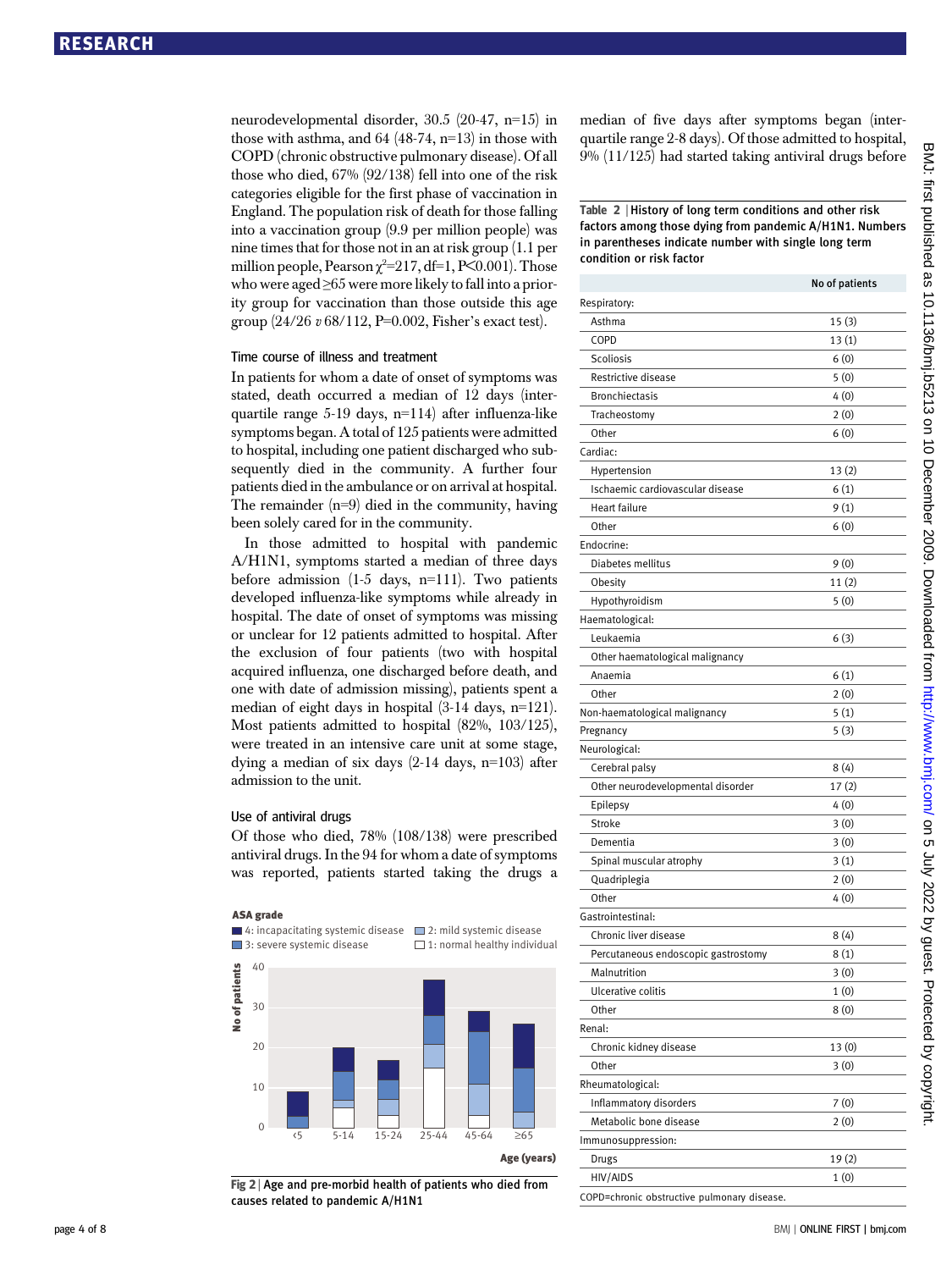admission. Of those treated with antiviral drugs, 24% (26/108) received them within the recommended 48 hours after onset of symptoms. Greater use of antiviral drugs was observed in patients who died in acute hospitals than in those who died in the community (101/ 125 v 7/13, P=0.04, Fisher's exact test,).

#### Death certification

In 11 cases the death certificate had not yet been issued because a coroner's investigation was ongoing (8%, 11/138). Table 3 reports the position of pandemic A/H1N1 on the 127 death certificates issued. When we analysed all available death certificates using the ICD-10 methods used to produce mortality data, the underlying cause of 39% of deaths (49/127) would be classified as influenza.

We further analysed death certificates that recorded pandemic A/H1N1 in the causal chain leading directly to death  $(n=74)$  (table 4). The direct cause of death was recorded as pandemic A/H1N1 (or some synonym) in 43% of these cases (32/74). In 11% of cases (8/74) pandemic A/H1N1 was the sole condition recorded on the death certificate. In most cases, the direct cause of death was a respiratory condition (76%, 56/74).

By 8 November, about 1% of England's population had had symptomatic pandemic A/H1N1 2009 infection (estimated range 0.5-2.2%). We estimate that 0.026% (range 0.011-0.066%) of these individuals died from causes related to this infection. Most (64%) of those who died had severe or incapacitating underlying disease. The risk of contracting and dying from pandemic A/H1N1 was nine times greater for people in one of the high risk groups currently being offered vaccination than for the rest of the population. A considerable minority of those who died, however, were largely healthy. Most of those who died received antiviral drugs, but many did not receive them within the recommended 48 hour window.

#### Value of clinical reporting systems

Establishing a standardised reporting and case by case investigation mechanism across a whole country's health service has enabled us to collect mortality data in a manner impossible in previous influenza pandemics and in many other countries today. It aimed to achieve as near complete ascertainment of cases as possible. Although the method did not capture deaths

Table 3 | Microbiological testing and death certification of included deaths

| Record of "pandemic A/H1N1" or                                        | Confirmation of pandemic A/H1N1 by microbiological test |                   |       |  |  |  |  |
|-----------------------------------------------------------------------|---------------------------------------------------------|-------------------|-------|--|--|--|--|
| synonym on death certificate                                          | <b>Positive result</b>                                  | No test conducted | Total |  |  |  |  |
| Recorded in part I (led directly to death)                            | 70                                                      | 4                 | 74    |  |  |  |  |
| Recorded in part II (contributed to death)                            | 21                                                      | 2                 | 23    |  |  |  |  |
| Not recorded on death certificate                                     | 30                                                      | ΝA                | 30    |  |  |  |  |
| Death certificate not yet issued (coroner's<br>investigation awaited) | 11                                                      | ΝA                | 11    |  |  |  |  |
| Total                                                                 | 132                                                     | 6                 | 138   |  |  |  |  |
| NA=not applicable, does not meet case definition.                     |                                                         |                   |       |  |  |  |  |

Table 4 <sup>|</sup> Certification of direct cause of death in cases in which pandemic A/H1N1 infection was recorded within causal chain leading to death

| Certified direct cause of death                                     | No of cases (%) |
|---------------------------------------------------------------------|-----------------|
| Influenza                                                           | 32(43)          |
| Pneumonia                                                           | 14 (19)         |
| Acute respiratory distress syndrome<br>(ARDS)                       | 4(5)            |
| Pneumonia and ARDS                                                  | 1(1)            |
| Other respiratory complications                                     | 5(7)            |
| Multi-organ failure                                                 | 13 (18)         |
| Intracranial haemorrhage (secondary to<br>anticoagulation for ECMO) | 2(3)            |
| Myocardial infarction                                               | 1(1)            |
| Pulmonary embolism                                                  | 1(1)            |
| Myocarditis                                                         | 1(1)            |
| Total                                                               | 74 (100)        |
| $\blacksquare$                                                      |                 |

ECMO=extracorporeal membrane oxygenation.

in independent sector hospitals, nearly all acute care in England is provided by the NHS.<sup>25</sup> Under-reporting of deaths is possible because cases are either not recognised or not reported. Mandatory reporting systems, requiring a "nil report" in the absence of a positive daily or weekly report, were instigated to minimise this risk. Similarly, under-reporting of comorbidities is a possibility, particularly among older people, because they might have been undiagnosed or not known to the physicians caring for the patient in their terminal illness. The presence of obesity was not specifically asked for and might therefore be underreported. Inevitable delay in confirming or refuting the causation of some deaths might hamper the estimate of case fatality rate. There were, however, only 14 deaths in this category and so the effect on the estimate is not substantial.

These national reporting systems were established early in the pandemic. They were designed to be manageable for clinicians potentially faced with far greater numbers of deaths. Gathering more detailed clinical information would have been useful. Placing a high burden of reporting detailed data on busy clinicians, however, limits the accuracy of responses and the sustainability of data collection. Had we anticipated so few deaths, we might also have asked clinicians to provide information on surviving patients as controls. Our method focused on capturing key public health information. Comparisons with groups of patients who survived will be important in gaining full benefit from the data presented here.

#### Case fatality rates in influenza pandemics

The case fatality rate of 0.026% (range 0.011-0.066%) computed by this analysis is lower than most estimates made so far in this pandemic but is also based on a different denominator. Most estimates have used laboratory confirmed cases in their denominator, resulting in rates of  $0.1 - 0.9\%$ .<sup>726-28</sup> Confining the denominator to laboratory confirmed cases will provide a gross underestimate of the incidence of true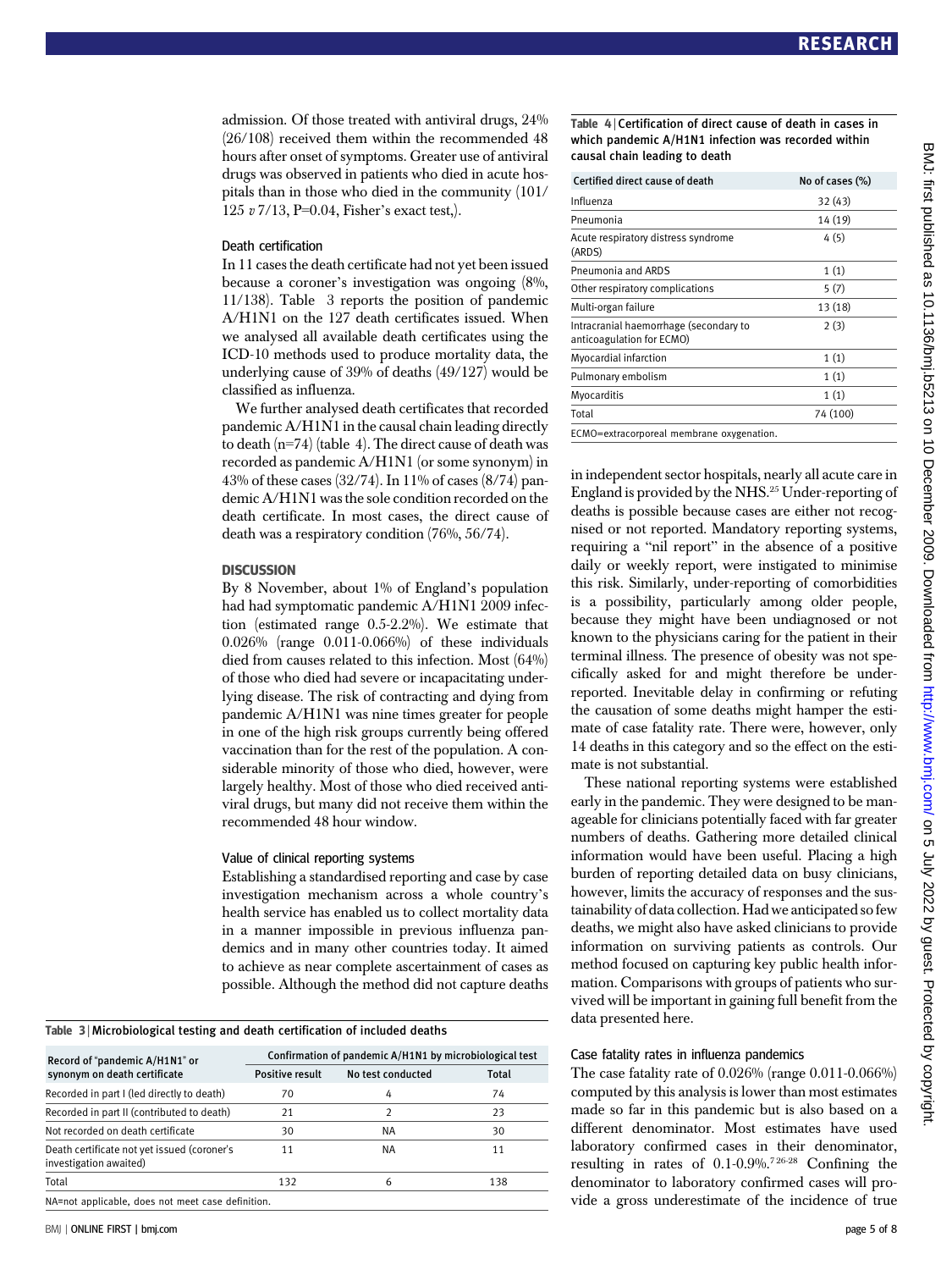symptomatic cases and therefore a substantial overestimate of the fatality rate for symptomatic cases. One Mexican study calculated a case fatality rate of 0.1%, but the denominator was restricted to patients presenting to primary care.28 The validity of this denominator is questionable. Not all of these presentations would have been caused by pandemic A/H1N1, not all people with symptoms seek medical attention, and access to care might be limited in poorer areas. A much lower estimate of 0.005% (95% confidence interval 0.003% to 0.01%) was made in New Zealand, based on an estimate of symptomatic case numbers in the population.29 Given the move away from laboratory testing of large numbers of cases, it seems sensible that estimation of the case fatality rate should reflect this. The estimates of case fatality rates in our study have wide ranges, which reflect uncertainty about the proportion of people with symptoms who do not seek medical attention. If this proportion is higher than thought, our case fatality rates might be an overestimate. This proportion might have changed over time as public attitudes to the pandemic have evolved. The approach of using an estimate of total case numbers is subject to greater uncertainty than solely counting laboratory confirmed cases. As a measure, however, it should provide a more meaningful estimate of the case fatality rate among the symptomatic population as a whole.

Our estimate of case fatality rate compares favourably with those in the three 20th century influenza pandemics. The rate in the 1918-9 H1N1 pandemic was 2-3%. Rates in the subsequent pandemics (1957-8 and 1967-8) were in the order of 0.2%.30 Estimates of numbers of deaths from previous pandemics are probably less reliable than current estimates, being based only on statistical methods and death certification. Laboratory confirmation of influenza viruses was not widely available. Deaths from other circulating viruses might also have been counted in the past. Improvements in nutritional status, housing, and availability of health care might explain some of the apparent decrease in case fatality from one pandemic to the next. Since the most recent pandemic there have been major advances in intensive care medicine. In the current pandemic, large numbers of patients are being treated in intensive care units, with survival rates in excess of  $80\%$ .<sup>910</sup> Many more patients might have died in England without the ready availability of critical care support, including mechanical ventilation.

Although the pandemic A/H1N1 virus represents an antigenic shift of the type that characterises a pandemic, it did not result in a novel H and N code. The virus shares similarities with H1N1 influenza viruses that were circulating in the mid-20th century. The population is therefore not entirely naive to the virus, as could have been the case with a more substantial antigenic shift. This might in part explain the low fatality rates.

Our data suggest a particularly high case fatality rate among those aged  $\geq 65$ . Our age specific case fatality rates follow a pattern similar to the J shaped distribution described in the previous two pandemics $31$  and in a Mexican study of the current pandemic.28 The low absolute numbers of deaths and cases, however, particularly in the very young, prevent us drawing conclusions. The 1918-9 pandemic was characterised by high case fatality additionally occurring among young healthy adults.<sup>32</sup> There is no evidence of this from our analysis of the current pandemic.

#### Risk groups and vaccination

So far there have been an estimated 3000 cases of pandemic A/H1N1 among the eight million people aged  $\geq 65$  in England, with a case fatality rate of 1.0%. This group therefore has the lowest incidence rate and the highest case fatality rate. This finding is consistent with other analyses of confirmed cases and deaths during this pandemic.7 10 The population risk of death for this age group is not significantly different from that of any other age group. We note that almost all (24/26) of the deaths in this age group were in people in a risk group now eligible for vaccination. The low incidence rate in this age group—seen consistently in the southern hemisphere<sup>33</sup>—might in part be because of previous exposure to strains similar to pandemic  $A/H1N1<sup>34</sup>$  Without this previous exposure, the pandemic might have caused many more deaths in this age group. If the attack rate in the older population rises over the winter, as it did in the 1957 pandemic, 3536 a larger number of deaths might be anticipated. This has not, however, been observed in the southern hemisphere.<sup>33</sup>

Our series shows that a high proportion of patients (67%) fell into one of the risk groups identified for phase one of the vaccination programme that is currently running in England. This finding supports the importance of achieving high vaccination uptake for these groups. This is consistent with the findings of a Californian study, in which 75% of patients who died had risk factors for complications of seasonal influenza.<sup>37</sup> Other studies<sup>8 10 13</sup> have identified similar risk conditions, particularly asthma and other respiratory conditions and neurodevelopmental conditions.<sup>13</sup> Obesity seems under-represented in comparison with other studies<sup>810</sup> and might reflect under-reporting in our study because it was not recorded as a diagnosis within the patient's hospital record. Comparisons with surviving infected patients or patients in hospital will be important in allowing the risks associated with particular underlying conditions to be further quantified.

#### Delayed use of antiviral drugs

While most patients received antiviral drugs, only a minority received them within the recommended 48 hour window. Similar evidence of delays in the prescription of antiviral drugs, and of less than universal use, has emerged from recent studies of hospital patients in the United States.<sup>813</sup> An analysis of 272 inpatients with A/H1N1 in the US suggests that use of antiviral drugs confers a survival benefit,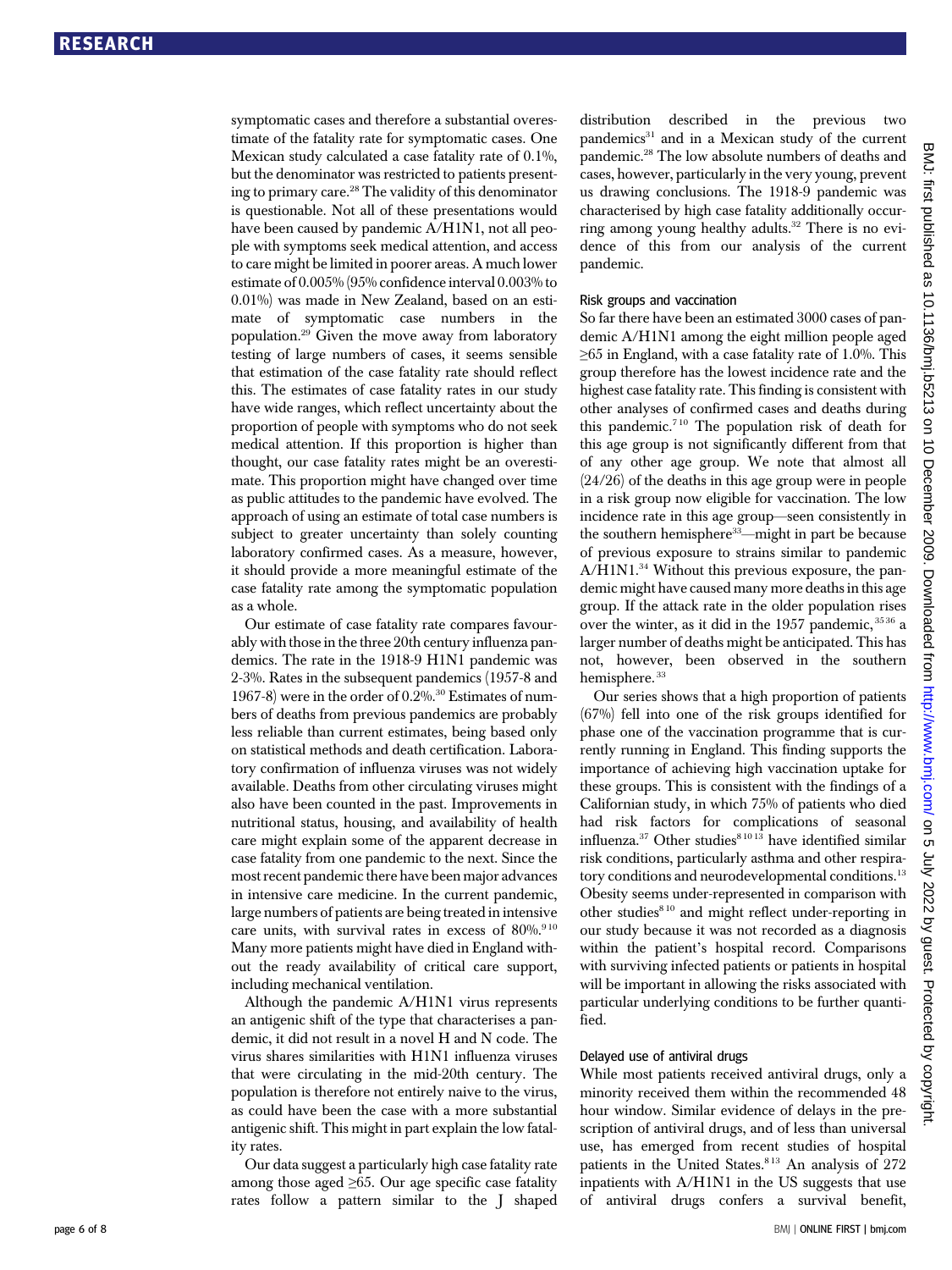WHAT IS ALREADY KNOWN ON THIS TOPIC Past pandemics of influenza have produced assessments of mortality based on calculations of "excess death"; these estimates depend on death certification, which is known to be unreliable

Early reports of case fatality rates for the present A/H1N1 pandemic have used laboratory confirmed cases as the denominator, likely to be a gross underestimate of incidence

# **WHAT THIS PAPER ADDS**

—<br>The current estimated case fatality rate, using an estimate of symptomatic cases in the community as the denominator, is lower than previous estimates

In the current pandemic children have experienced the highest attack rate and the lowest case fatality rates, while older people are much less susceptible but are more likely to die when affected

> particularly when they are started within two days of onset of illness.8 Although minimal, the risk of side effects associated with use of antiviral drugs and vaccination does become more important because the risk associated with the disease is also low, particularly for previously healthy people. End points other than death (such as illness requiring time off work, admission to hospital, admission to critical care) are also important. Further cost benefit analyses would be valuable although difficult, given the uncertainties of an evolving pandemic.

#### Unreliability of death certification

Our analysis relied on the establishment of specific national death reporting systems that are mandatory for acute NHS hospitals and primary care. Reports were made based on clinical suspicion to avoid the risk of non-reporting when test results were awaited at the time of death. Subsequent contact with the responsible clinicians enabled us to discount or to include these reports and to gather further clinical information reliably and completely.

Every year, regression models are used to estimate the number of deaths attributable to seasonal influenza, based on variation in all cause excess mortality.5 38 39 Other analyses rely on determining cause of death from the death certificate.<sup>40</sup> Only 39% of deaths included in this study would have been captured by this method of categorising deaths by underlying cause. The approach we used complements these statistical approaches. Their use in combination could be considered in monitoring future disease outbreaks.

#### **Conclusions**

The first influenza pandemic of the 21st century is considerably less lethal than was feared in advance. Case fatality rates vary by age in a similar pattern to the two previous pandemics but are currently much lower. This is fortunate. The challenges of risk communication and of policy making remain.

Our findings lend support to a vaccination strategy that prioritises high risk groups. They also show that a substantial minority of deaths are occurring outside these groups. Wider population vaccination therefore merits consideration. Cost benefit analyses could further assist these decisions. These are difficult to conduct and to interpret in the uncertain context of an evolving pandemic.

We observed delayed antiviral use in most fatal cases. The value of this observation is limited by the absence of a control group, but it might be important. It suggests value in making antiviral drugs readily available to previously healthy people as well as to those at high risk. This reinforces that where countermeasures (antivirals, vaccines) are available, they should be actively deployed. A lower population impact than previous pandemics is not a justification for public health inaction when death, serious illness, and admission to hospital can be prevented.

We are grateful to the many clinicians in England who supplied the clinical information on their patients, Brian Healy (Harvard School of Public Health) for statistical advice, Gillian Perkins, Tara Fajeyisan, and Emma Stanton for managing the database, Mobasher Butt and David O'Reilly for their work establishing the project, and Andre Charlett of the Health Protection Agency for providing estimated case numbers.

Contributors: LJD conceived the project in conjunction with his clinical advisers and has overseen the work and drafting of the manuscript. PDR, BME, FECG, IEY, and OTM all had a role in designing the data collection process, collecting the data, analysing the data, and drafting the manuscript. RGP advised on analysis and critiqued the manuscript LJD is guarantor.

Funding: This work was conducted as part of the public health response to pandemic influenza in England. No additional funding was sought. Competing interests: LJD is the chief medical officer for England. In this role he advises the government on public health policy, including the management of the pandemic. PDR, BME, FECG, IEY, and OTM support him in this task. All authors have completed the unified competing interest form at www.icmje.org/coi\_disclosure.pdf (available on request from the corresponding author) (URL) and declare (1) no financial support for the submitted work from anyone other than their employer; (2) no financial relationships with commercial entities that might have an interest in the submitted work; (3) no spouses, partners, or children with relationships with commercial entities that might have an interest in the submitted work; and (4) no non-financial interests that may be relevant to the submitted work.

Ethical approval: This exercise was undertaken as part of a public health surveillance programme for the pandemic. As such no explicit ethical approval was necessary or sought. This exercise was undertaken under the Health Service (Control of Patient Information) Regulations SI1438/ 2002, which provide a basis for collecting and processing data without patient consent for the purposes of communicable disease control in England.

Data sharing: No additional data available.

- 1 Chan M. World now at start of 2009 influenza pandemic. June 2009. World Health Organization. www.who.int/mediacentre/news/ statements/2009/h1n1\_pandemic\_phase6\_20090611/en/index. html.
- 2 Novel swine-origin influenza A(H1N1) virus investigation team. Emergence of a novel swine-origin influenza in humans. N Engl J Med 2009;360:2605-15.
- 3 Health Protection Agency. Suspected cases in Scotland test positive for swine influenza. 27 April 2009. www.hpa.org.uk/web/ HPAweb&HPAwebStandard/HPAweb\_C/1240812259242.
- 4 Perez-Padilla R, de la Rosa-Zamboni D, Ponce de Leon S, Hernandez M, Quinones-Falconi F, Bautistia E, et al. Pneumonia and respiratory failure from swine-origin influenza A (H1N1) in Mexico. N Engl J Med 2009;361:680-9.
- 5 Mook P, Pebody R, Zhao H, Ellis J, Zambon M, Fleming DM, et al. Surveillance of influenza and other respiratory viruses in the United Kingdom: October 2007 to May 2008. www.hpa.org.uk/hpr/ archives/Infections/2008/respiratory.htm#ann0708.
- 6 Maudsley G, Williams EM. Inaccuracy in death certification—where are we now? J Public Health Med 1996;18:59-66.
- 7 Vaillant L, La Ruche G, Tarantola A, Barboza P. Epidemiology of fatal cases associated with pandemic H1N1 influenza 2009. Eurosurveillance 2009;14:1-6.